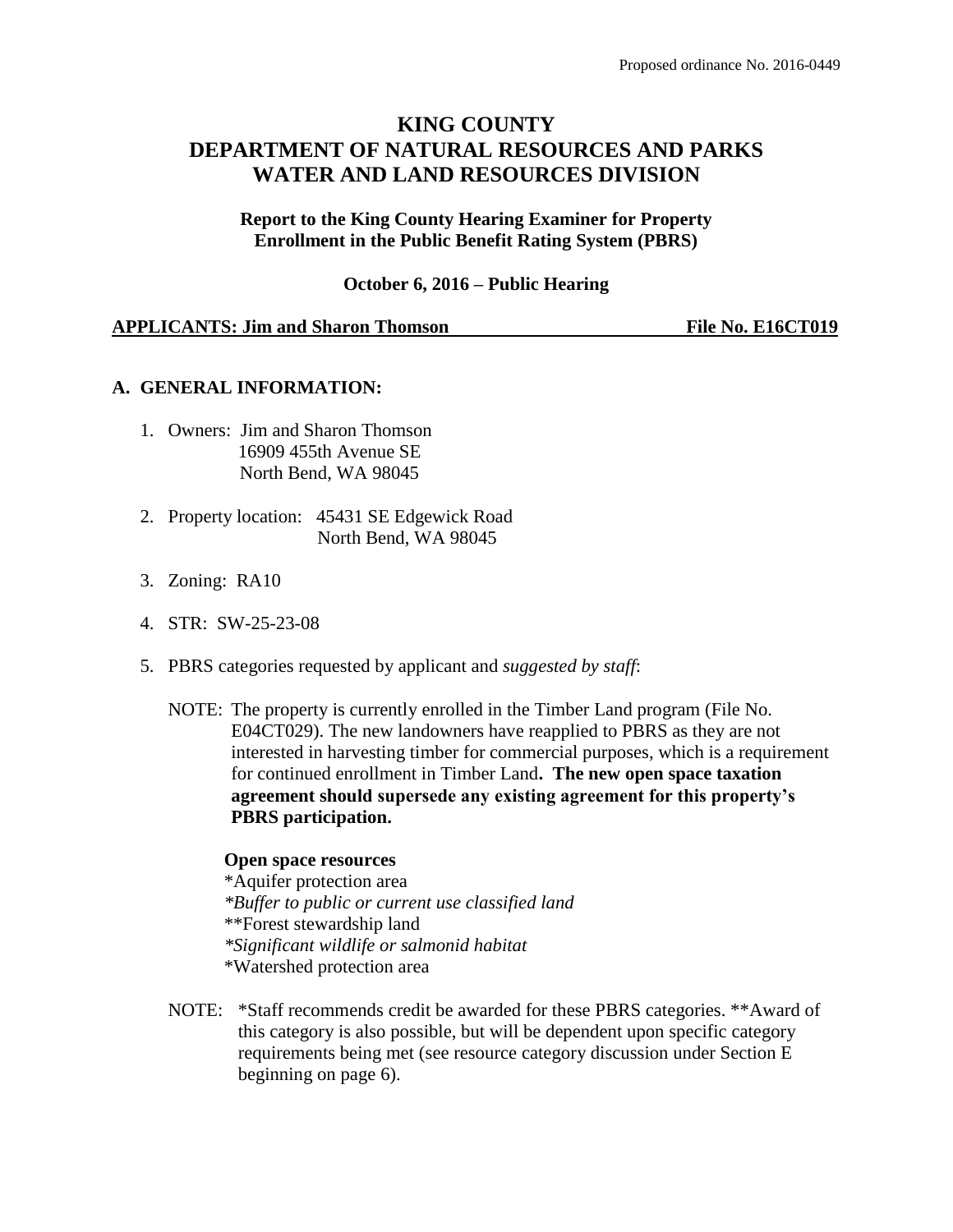| 6. Parcel:               | 252308-9022 |
|--------------------------|-------------|
| Total acreage            | 8.82        |
| <b>Requested PBRS:</b>   | 6.51        |
| Home site/excluded area: | 2.31        |
| <b>Recommended PBRS:</b> | 6.51        |

NOTE: The portion recommended for enrollment in PBRS is the entire property less the excluded area as measured. The attached 2015 aerial photo outlines the parcel in yellow and the areas proposed to be excluded from PBRS in blue. In the event the Assessor's official parcel size is revised, PBRS acreage should be administratively adjusted to reflect that change.

## **B. FACTS:**

- 1. Zoning in the vicinity: Properties in the vicinity are zoned RA2.5 and RA10.
- 2. Development of the subject property and resource characteristics of open space area: The property is currently undeveloped except for a graveled access drive but the owners do plan on building a single family residence in the future. The open space area consists largely of a mix of deciduous and coniferous forest land with native shrubs and plants. However, some of the area to be enrolled along the north property line and in the southeast corner is impacted by invasive species and clearing/maintenance, which the owner plans to restore and replant via the implementation of a forest stewardship plan.
- 3. Site use: The property will be used as a single family residence.
- 4. Access: The property is accessed from SE Edgewick Road.
- 5. Appraised value for 2015 (Based on Assessor's information dated 9/21/2016)

| Parcel #252308-9022 | Land           | Improvements | Total        |
|---------------------|----------------|--------------|--------------|
| Assessed value      | $$295,000.00*$ | \$0          | \$295,000.00 |
| Tax applied         | \$4,319.81     | \$0          | \$4,319.81   |

NOTE: \*This value is presently impacted by the land's participation in the Timber Land program (RCW 84.34), which is reflected in the land's current and lower taxable value of \$59,719 (tax applied \$874.43). Similar to this Timber Land program, participation in PBRS reduces the **appraised land value** for the **portion** of the property enrolled resulting in a lower taxable value.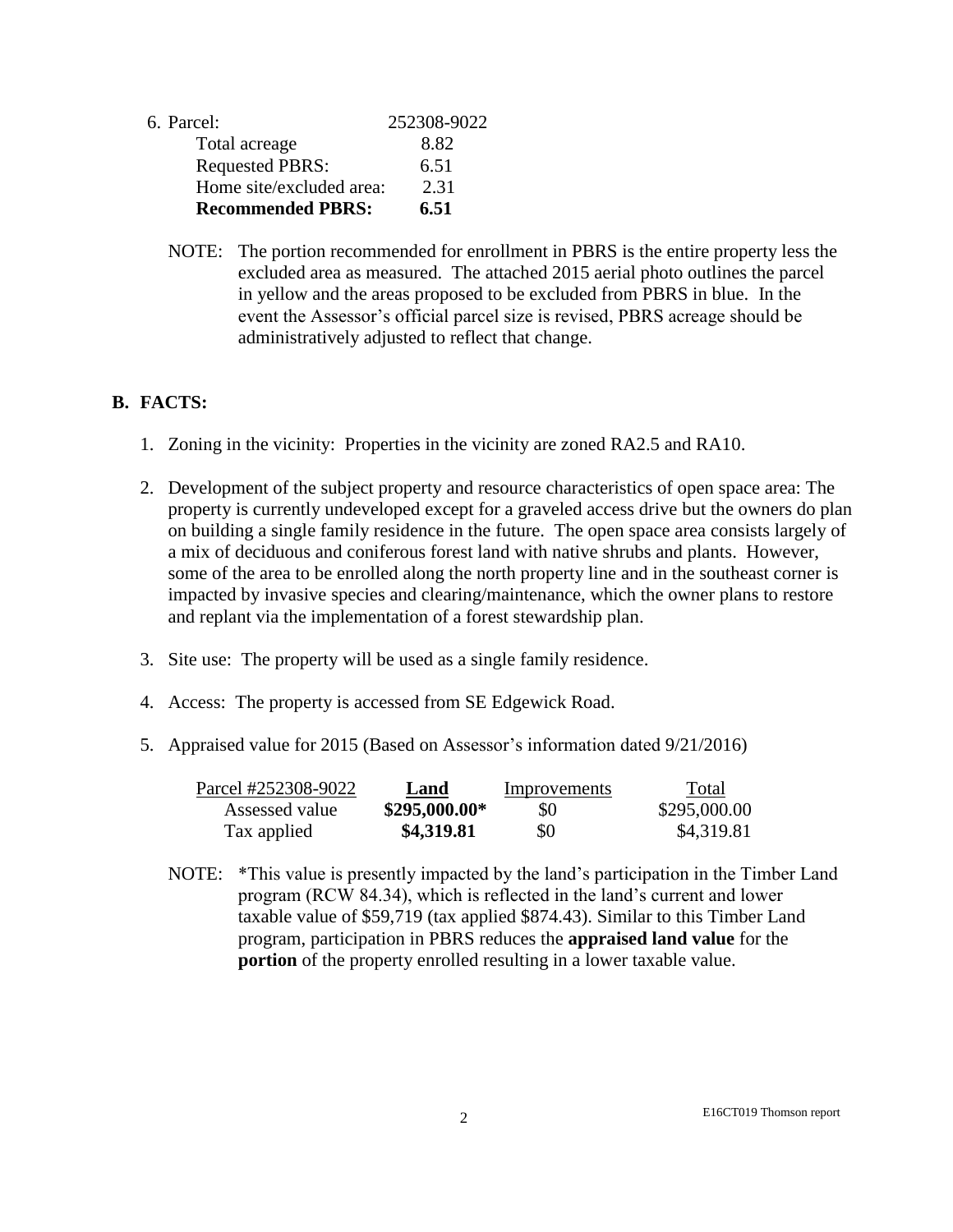## **C. REQUIREMENTS SPECIFIED BY KING COUNTY CODE (KCC):**

#### **KCC 20.36.010 Purpose and intent.**

It is in the best interest of the county to maintain, preserve, conserve and otherwise continue in existence adequate open space lands for the production of food, fiber and forest crops, and to assure the use and enjoyment of natural resources and scenic beauty for the economic and social well-being of the county and its citizens.

It is the intent of this chapter to implement RCW Chapter 84.34, as amended, by establishing procedures, rules and fees for the consideration of applications for public benefit rating system assessed valuation on "open space land" and for current use assessment on "farm and agricultural land" and "timber land" as those lands are defined in RCW 84.34.020. The provisions of RCW chapter 84.34, and the regulations adopted thereunder shall govern the matters not expressly covered in this chapter.

### **KCC 20.36.100 Public benefit rating system for open space land – definitions and eligibility.**

- A. To be eligible for open space classification under the public benefit rating system, property must contain one or more qualifying open space resources and have at least five points as determined under this section. The department will review each application and recommend award of credit for current use of property that is the subject of the application. In making such recommendation, the department will utilize the point system described in section B. and C. below.
- B. The following open space resources are each eligible for the points indicated:
	- 1. Public recreation area five points
	- 2. Aquifer protection area five points
	- 3. Buffer to public or current use classified land three points
	- 4. Equestrian-pedestrian-bicycle trail linkage thirty-five points
	- 5. Active trail linkage fifteen or twenty-five points
	- 6. Farm and agricultural conservation land five points
	- 7. Forest stewardship land five points
	- 8. Historic landmark or archaeological site: buffer to a designated site three points
	- 9. Historic landmark or archaeological site: designated site five points
	- 10. Historic landmark or archaeological site: eligible site three points
	- 11. Rural open space five points
	- 12. Rural stewardship land five points
	- 13. Scenic resource, viewpoint, or view corridor five points
	- 14. Significant plant or ecological site –five points
	- 15. Significant wildlife or salmonid habitat five points
	- 16. Special animal site three points
	- 17. Surface water quality buffer five points
	- 18. Urban open space five points
	- 19. Watershed protection area five points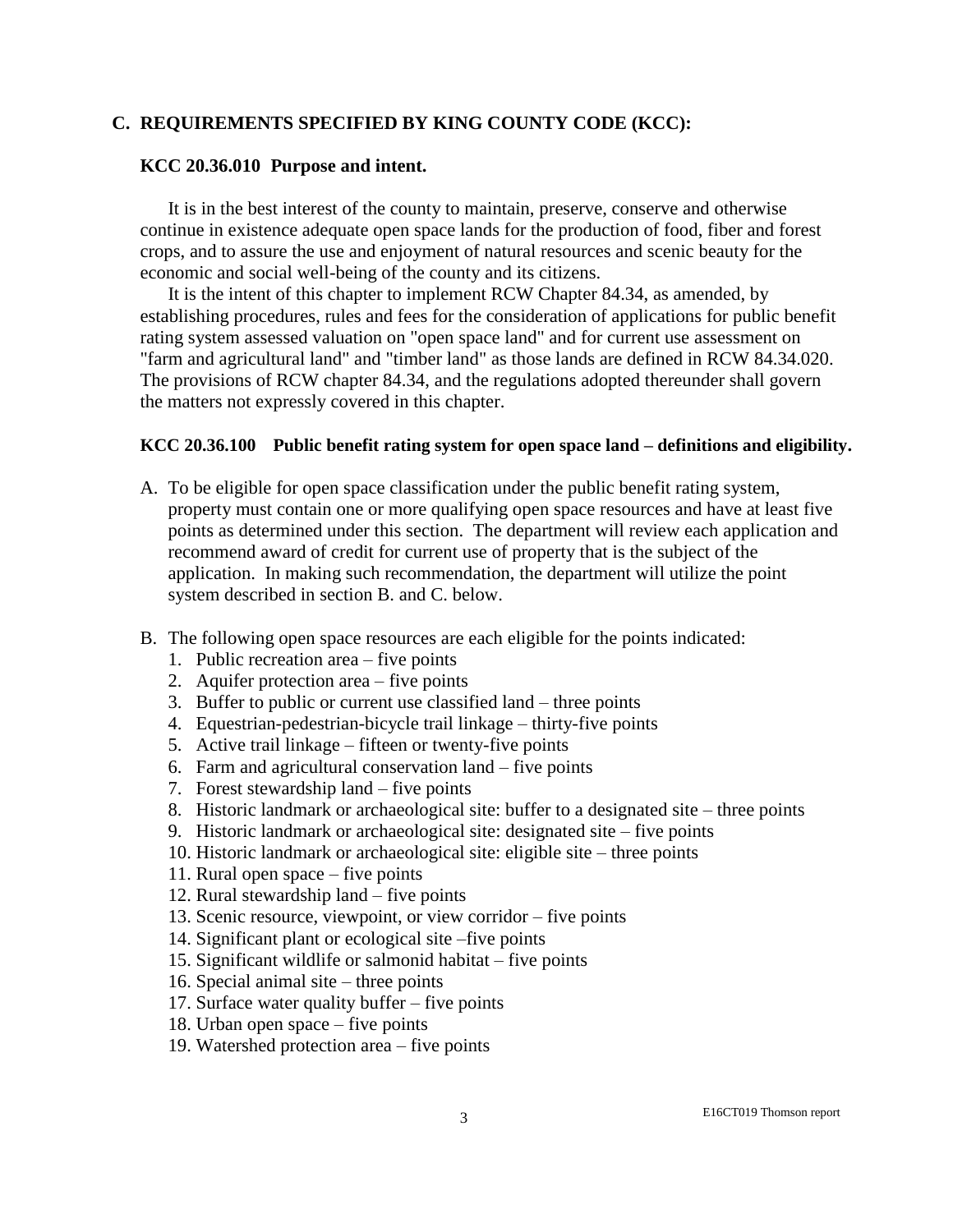- C. Property qualifying for an open space category in subsection B. of this section may receive credit for additional points as follows:
	- 1. Resource restoration five points
	- 2. Additional surface water quality buffer three or five points
	- 3. Contiguous parcels under separate ownership two points
	- 4. Conservation easement of historic easement fifteen points
	- 5. Public access points dependent on level of access
		- a. Unlimited public access five points
		- b. Limited public access sensitive areas five points
		- c. Environmental education access three points
		- d. Seasonal limited public access three points
		- e. None or members only zero points
	- 6. Easement and access thirty-five points

## **D. 2012 COMPREHENSIVE PLAN POLICIES AND TEXT:**

- **E-101** In addition to its regulatory authority, King County should use incentives to protect and restore the natural environment whenever practicable. Incentives should be monitored to determine their effectiveness in terms of protecting natural resources.
- NOTE: Monitoring of participating lands is the responsibility of both department PBRS staff and the landowner. This issue is addressed in the Resource Information document (page 4) and detailed below in Recommendation #B11.
- **E-106** The protection of lands where development would pose hazards to health, property, important ecological functions or environmental quality shall be achieved through acquisition, enhancement, incentive programs and appropriate regulations. The following critical areas are particularly susceptible and shall be protected:
	- a. Floodways of 100-year floodplains;
	- b. Slopes with a grade of 40 percent or more or landslide hazards that cannot be mitigated;
	- c. Wetlands and their protective buffers;
	- d. Aquatic areas, including streams, lakes, marine shorelines and their protective buffers;
	- e. Channel migration hazard areas;
	- f. Critical Aquifer Recharge Areas;
	- g. Fish and Wildlife Habitat Conservation Areas; and
	- h. Volcanic hazard areas.
- **E-421** Terrestrial and aquatic habitats should be conserved and enhanced to protect and improve conditions for fish and wildlife.
- NOTE: PBRS is an incentive program provided to encourage voluntary protection of open space resources and maintain high quality resource lands.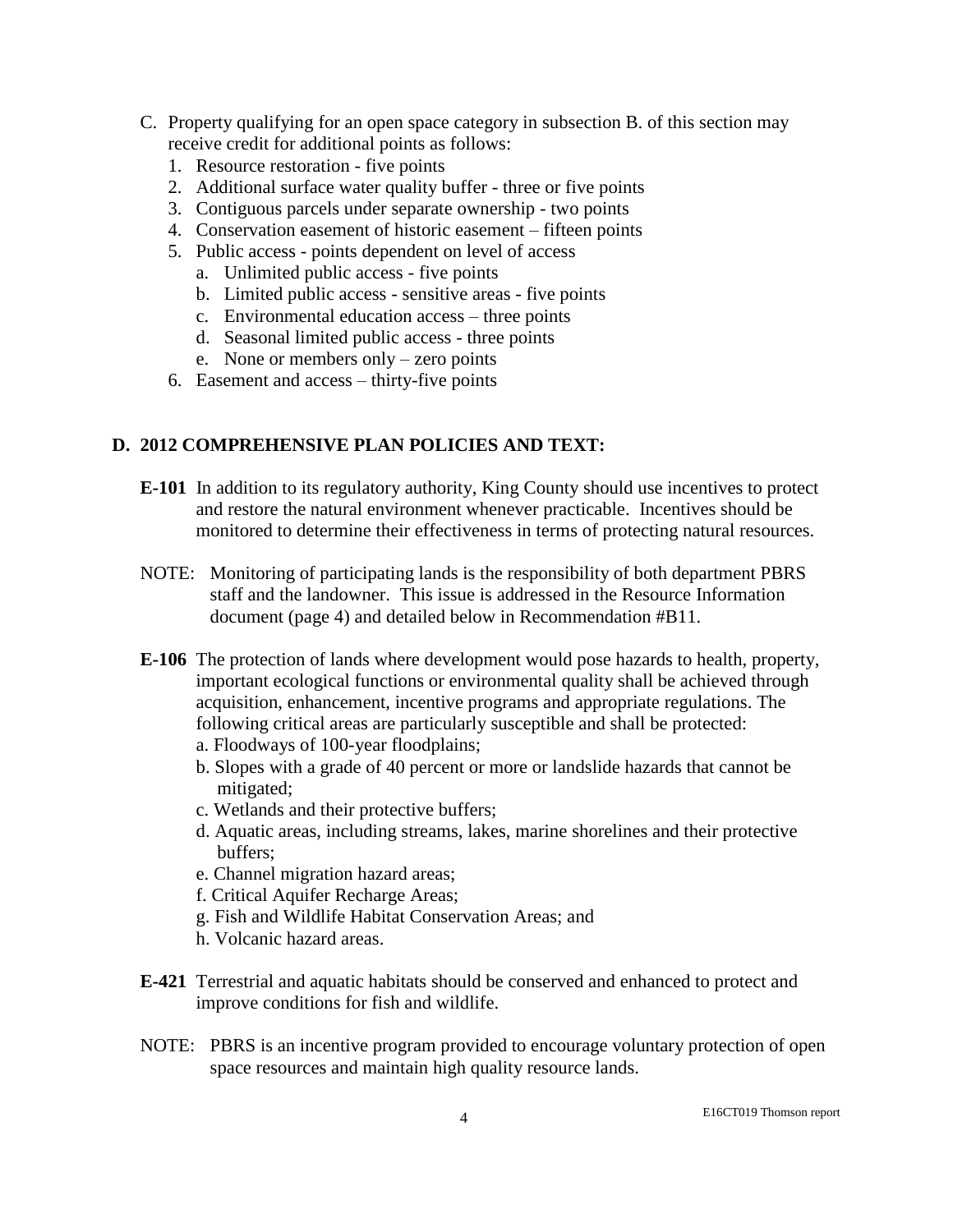- **E-429** King County should provide incentives for private landowners who are seeking to remove invasive plants and noxious weeds and replace them with native plants.
- NOTE: Participation in PBRS requires landowners address invasive plant and noxious weed control and removal within enrolled portions of a property. Replacement with native vegetation is also encouraged via the implementation of approved forest stewardship, rural stewardship or resource restoration plans.
- **E-443** The county should promote voluntary wildlife habitat enhancement projects by private individuals and businesses through educational, active stewardship, and incentive programs.
- **E-476** King County should identify upland areas of native vegetation that connect wetlands to upland habitats and that connect upland habitats to each other. The county should seek protection of these areas through acquisition, stewardship plans, and incentive programs such as the Public Benefit Rating System and the Transfer of Development Rights Program.
- **E-504** King County should protect native plant communities by encouraging management and control of nonnative invasive plants, including aquatic plants. Environmentally sound methods of vegetation control should be used to control noxious weeds.
- NOTE: Lands participating in PBRS provide valuable resource protection and promote the preservation or enhancement of native vegetation. Addressing nonnative vegetation (invasive plant species), through control and eradication is a PBRS requirement.
- **E-449** The county shall promote retention of forest cover and significant trees using a mix of regulations, incentives, and technical assistance.
- **R-605** Well-managed forestry and agriculture practices are encouraged because of their multiple benefits, including natural resource protection.
- NOTE: The implementation of an approved forest stewardship, farm management or rural stewardship plan benefits natural resources, such as wildlife habitat, stream buffers and groundwater protection, as well as fosters the preservation of sustainable resources.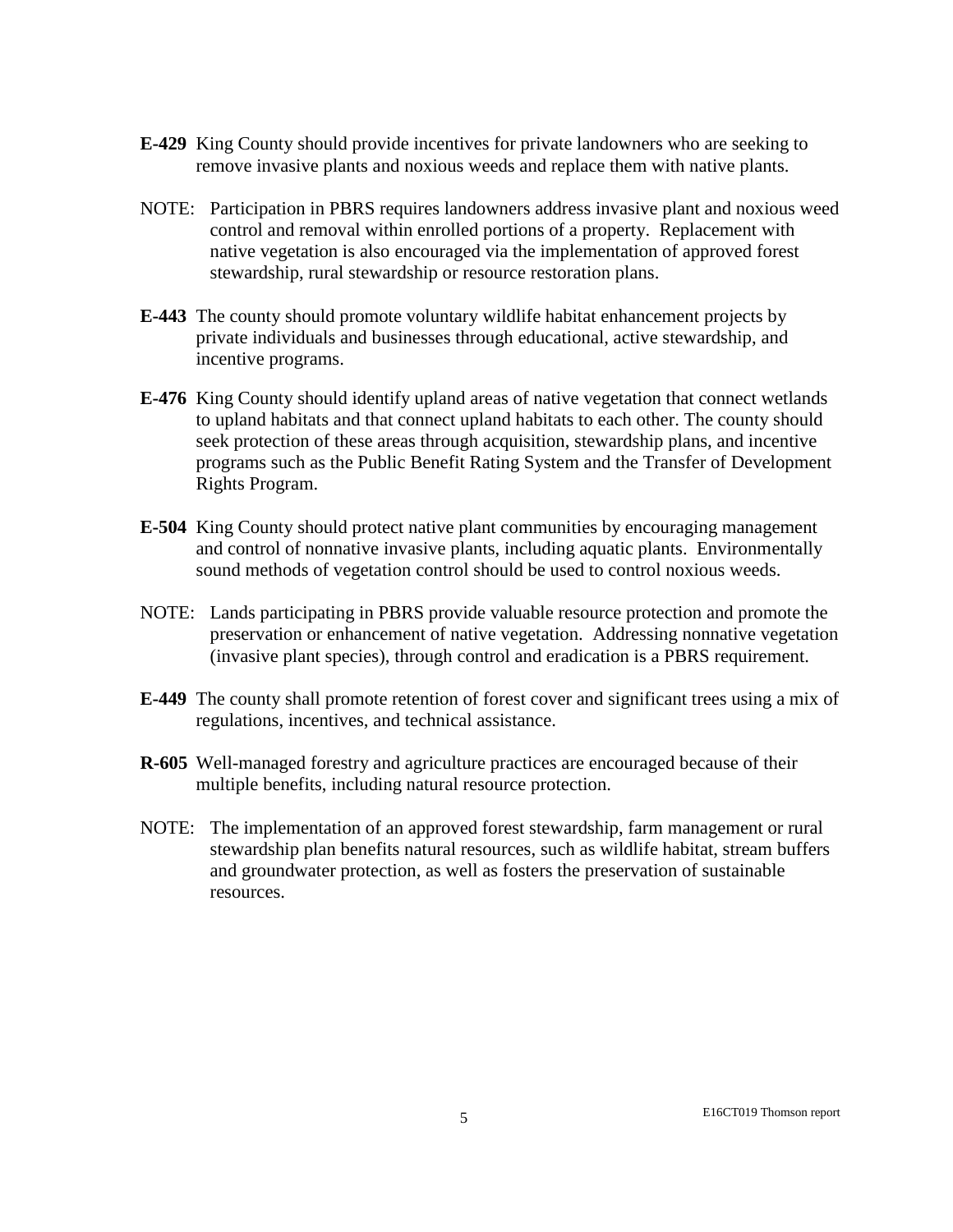## **E. PBRS CATEGORIES REQUESTED and DEPARTMENT RECOMMENDATIONS:**

### **Open space resources**

Aquifer protection area

The entire property is located in an area designated as a critical aquifer recharge area (CARA 2). The natively forested area is greater than one acre in size and meets the minimum required acreage for this category. Credit for this category is recommended.

- Buffer to public or current use classified land Although credit for this category was not requested, the property is adjacent to land participating in the Timberland program (parcel #2523089011 to the south and 2523089069 to the east). The enrolling open space area is providing a buffer of native vegetation of more than 50 feet to the adjacent land, which exceeds the category's requirement. Credit for this category is recommended.
- Forest stewardship land

The property contains more than six acres of contiguous forest. The owners plan to develop a forest stewardship plan to improve on the health and diversity of the property, which will include the continued removal of invasive species and restoration with native trees and plants in areas along the north property line and southeast corner of property. At this time, credit for this category cannot be recommended because a plan has not been provided. However, if a forest stewardship plan is **provided by April 3, 2017**, and **approved by the department on or before June 2, 2017**, then credit for this category should be awarded administratively. Award of this category may allow forestry activities to occur in the participating open space area. It is the landowner's responsibility to apply for and receive the necessary approvals from the applicable state and local governmental agencies for forestry activities that require a permit or approval, such as clearing and grading.

• Significant wildlife or salmonid habitat

Although credit for this category was not requested, the property contains habitat for numerous wildlife species, including foraging and nesting habitat for the pileated woodpecker, which is listed as a candidate species of concern by the Washington Department of Fish and Wildlife. Upon conducting a site visit, program staff observed evidence of pileated woodpecker activity and determined areas of the forest on the property is of sufficient age and diversity to support the species regular use of the property. Award of this category is consistent with habitat as defined by KCC 20.36.100, section B.15.a(1). Credit for this category is recommended.

- Watershed protection area The enrolling open space contains 6.51 acres of native forest cover which is more than 65% of the total property acreage and is more forest cover than required by county regulation for this property. Credit for this category is recommended.
- NOTE: It is important to note that enrollment in the PBRS program requires the control and removal of invasive plant species. This issue is addressed in the Resource Information document (page 3) and below in Recommendation #B7.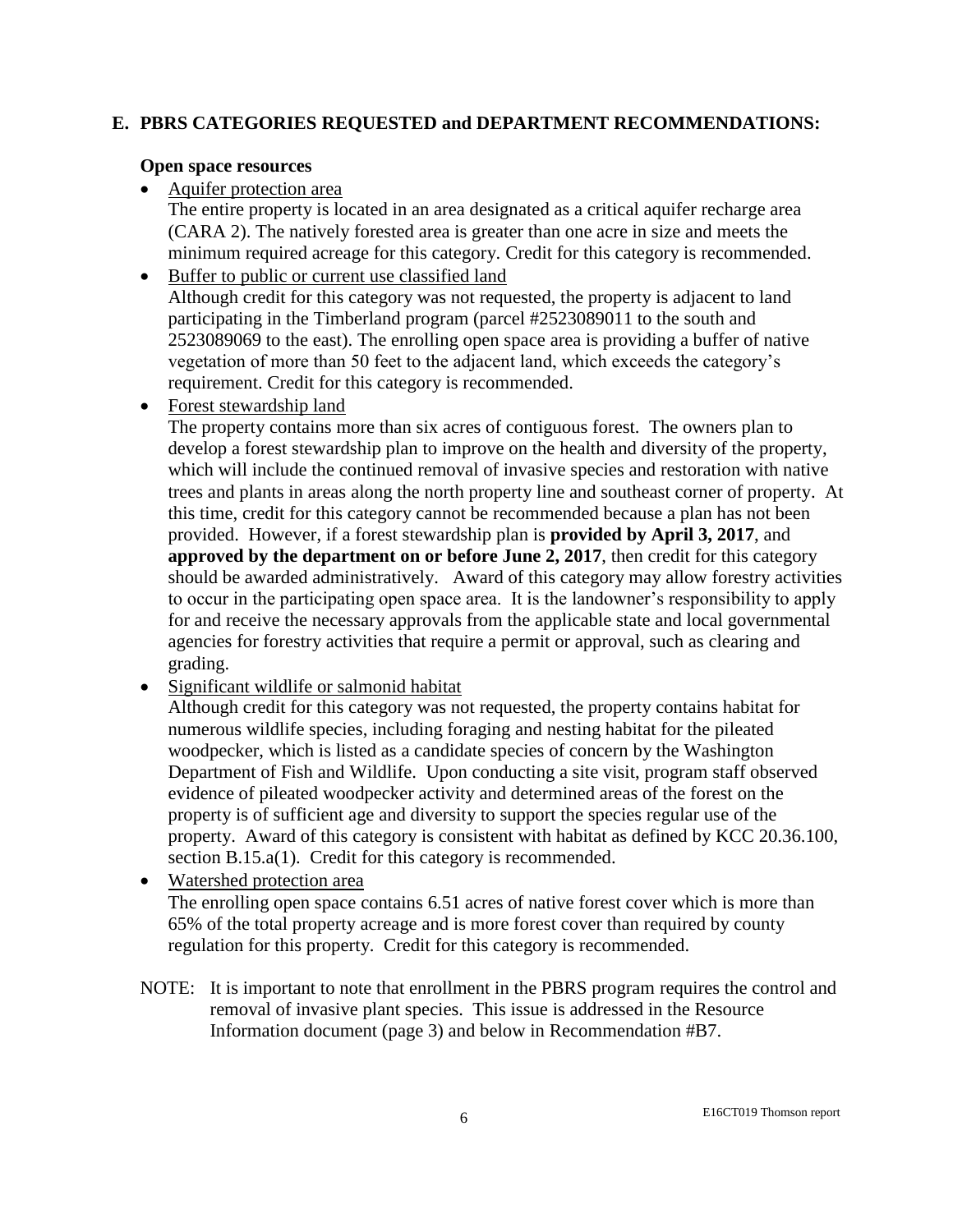## **CONCLUSIONS AND RECOMMENDATIONS**

## **A. CONCLUSIONS:**

- 1. Approval of the subject request would be consistent with the specific purpose and intent of KCC 20.36.010.
- 2. Approval of the subject request would be consistent with policy E-101 of the King County Comprehensive Plan.
- 3. Of the points recommended, the subject request meets the mandatory criteria of KCC 20.36.100 as indicated:

| <b>Open space resources</b>                    |     |
|------------------------------------------------|-----|
| Aquifer protection area                        | 5.  |
| Buffer to public or current us classified land | 3   |
| Forest stewardship land                        | $*$ |
| Significant wildlife or salmonid habitat       | 5.  |
| Watershed protection area                      | 5.  |

## **TOTAL 18 points**

NOTE: \*If credit is awarded for this category, the point total would increase to 23 and the reduction in land assessed value for the portion enrolled would increase to 80%. An approved forest stewardship plan provides flexibility to allow forestry activities to occur in the participating open space area.

## **PUBLIC BENEFIT RATING**

For the purpose of taxation, 18 points result in 30% of market value and a 70% reduction in taxable value for the portion of land enrolled.

## **B. RECOMMENDATION:**

APPROVE the request for current use taxation "Open space" classification with a Public Benefit Rating of 18 points, subject to the following requirements:

## **Requirements for Property Enrolled in the Public Benefit Rating System Current Use Taxation Program**

1. Compliance with these requirements is necessary to continue to receive the tax benefits from the King County Public Benefit Rating System (PBRS) current use taxation program for the property enrolled in the program (Property). Failure to abide by these requirements can result in removal of current use designation and subject the property owner (Owner) to the penalty, tax, and interest provisions of RCW 84.34 and assessment at true and fair value. The County Assessor and the King County Rural and Regional Services Section or its successor may re-evaluate the Property to determine whether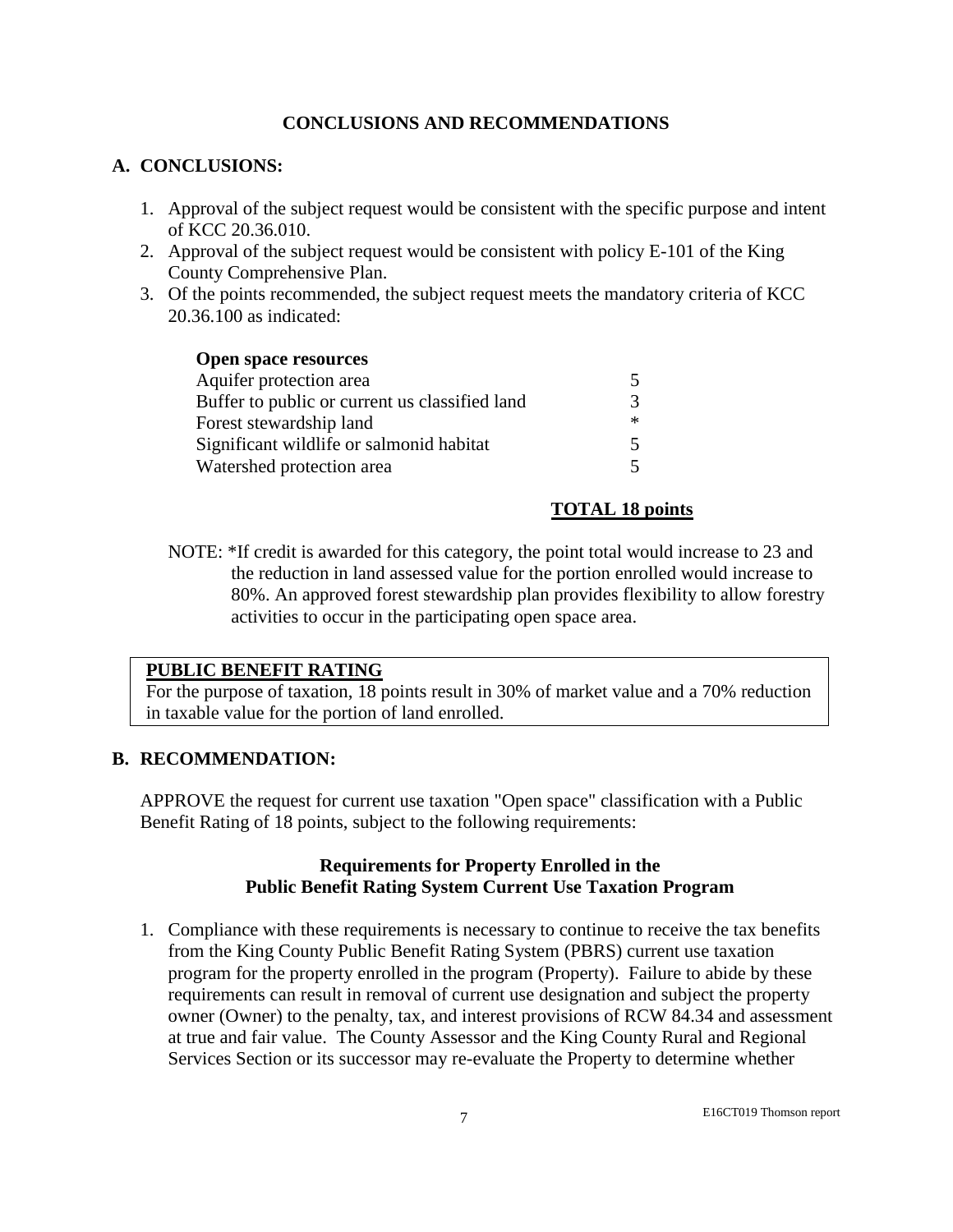removal of the open space designation is appropriate. Removal shall follow the process in RCW 84.34.108.

- 2. Revisions to these requirements may only occur upon mutual written approval of the Owner and granting authority. These conditions shall apply so long as the Property retains its open space designation. If a conservation easement acceptable to and approved by King County is granted by the Owner or the Owner's successors in interest to the Department of Natural Resources and Parks, King County or a grantee approved by King County, these requirements may be superseded by the terms of such easement, upon written approval by King County.
- 3. The open space classification for this Property will continue so long as it meets the open space purposes for which it was initially approved. Classification as open space will be removed upon a determination by King County that the Property no longer meets the open space purposes for which it was initially approved. A change in circumstances which diminishes the extent of public benefit from that approved by the King County Council in the open space taxation agreement will be cause for removal of the current use assessment classification. It is the Owner's responsibility to notify the Assessor and the King County Rural and Regional Services Section or its successor of a change in circumstance with regard to the Property.
- 4. When a portion of the open space Property is withdrawn or removed from the program, the King County Rural and Regional Services Section or its successor and the Assessor shall re-evaluate the remaining Property to determine whether it may continue to qualify under the program. If the remaining portion meets the criteria for priority resources, it may continue under current use taxation.
- 5. Except as provided for in sections 6, 7 and 10 and below, no alteration of the open space land or resources shall occur without prior approval by the King County Rural and Regional Services Section or its successor. **Any unapproved alteration may constitute a departure from an approved open space use and be deemed a change of use, and subject the Property to the additional tax, interest, and penalty provisions of RCW 84.34.080.** "Alteration" means any human-induced action that adversely impacts the existing condition of the open space Property or resources including but not limited to the following: *(Walking, horseback riding, passive recreation or actions taken in conjunction with a resource restoration plan, or other similar approved activities are permitted.)*
	- a. erecting structures;
	- b. grading;
	- c. filling;
	- d. dredging;
	- e. channelizing;
	- f. modifying land or hydrology for surface water management purposes;
	- g. cutting, pruning, limbing or topping, clearing, planting, introducing, relocating or removing vegetation, however, selective cutting may be permitted for firewood;
	- h. applying herbicides or pesticides or any hazardous or toxic substance;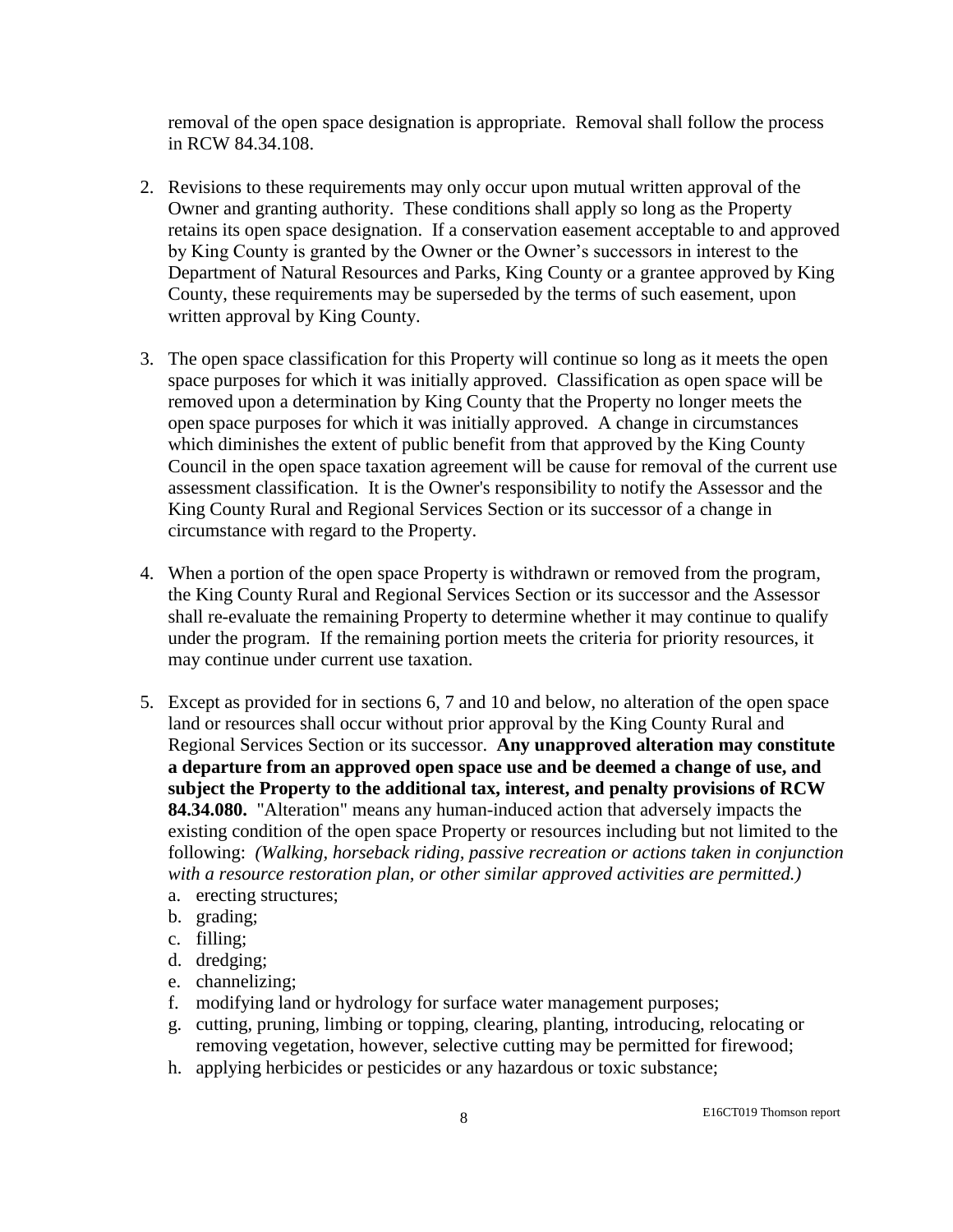- i. discharging pollutants excepting stormwater;
- j. paving, construction, application of gravel;
- k. storing of equipment, household supplies, play equipment, or compost;
- l. engaging in any other activity that adversely impacts the existing vegetation, hydrology, wildlife, wildlife habitat, or other open space resources.
- 6. Notwithstanding the provisions of Section 5 trees posing a hazard to structures or major roads may be removed. Any trees removed must be replaced.
- 7. If an area of the Property becomes or has become infested with noxious weeds, the Owner may be required to submit a control and enhancement plan to the King County Rural and Regional Services Section or its successor in order to remove such weeds. If an area of the Property becomes or has become invaded by non-native species, the Owner may be required to submit, or may voluntarily submit, an enhancement plan to the King County Rural and Regional Services Section or its successor, in order to replace such species with native species or other appropriate vegetation.
- 8. There shall be no motorized vehicle driving or parking allowed on the open space. Property, except for the purpose of forestry and in areas of the Property being used as forest stewardship land.
- 9. Grazing of livestock is prohibited on the open space Property.
- 10. For land designated as forest stewardship land, activities that are consistent with forestry uses and that are consistent with an approved Forest Stewardship Plan for the Property shall be permitted as long as those activities do not cause a significant adverse impact to the resource values of other awarded categories.
- 11. An owner of property receiving credit for farm and agricultural conservation land, forest stewardship land, or rural stewardship land, all of which require a stewardship or management plan, must annually provide a monitoring report that describes progress of implementing the plan. The owner must submit this report, which must include a brief description of activities taken to implement the plan and photographs from established points on the property, to the department by email or by other mutually agreed upon method. An environmental consultant need not prepare this report.
- 12. Enrollment in PBRS does not exempt the Owner from obtaining any required permit or approval for activity or use on the Property.